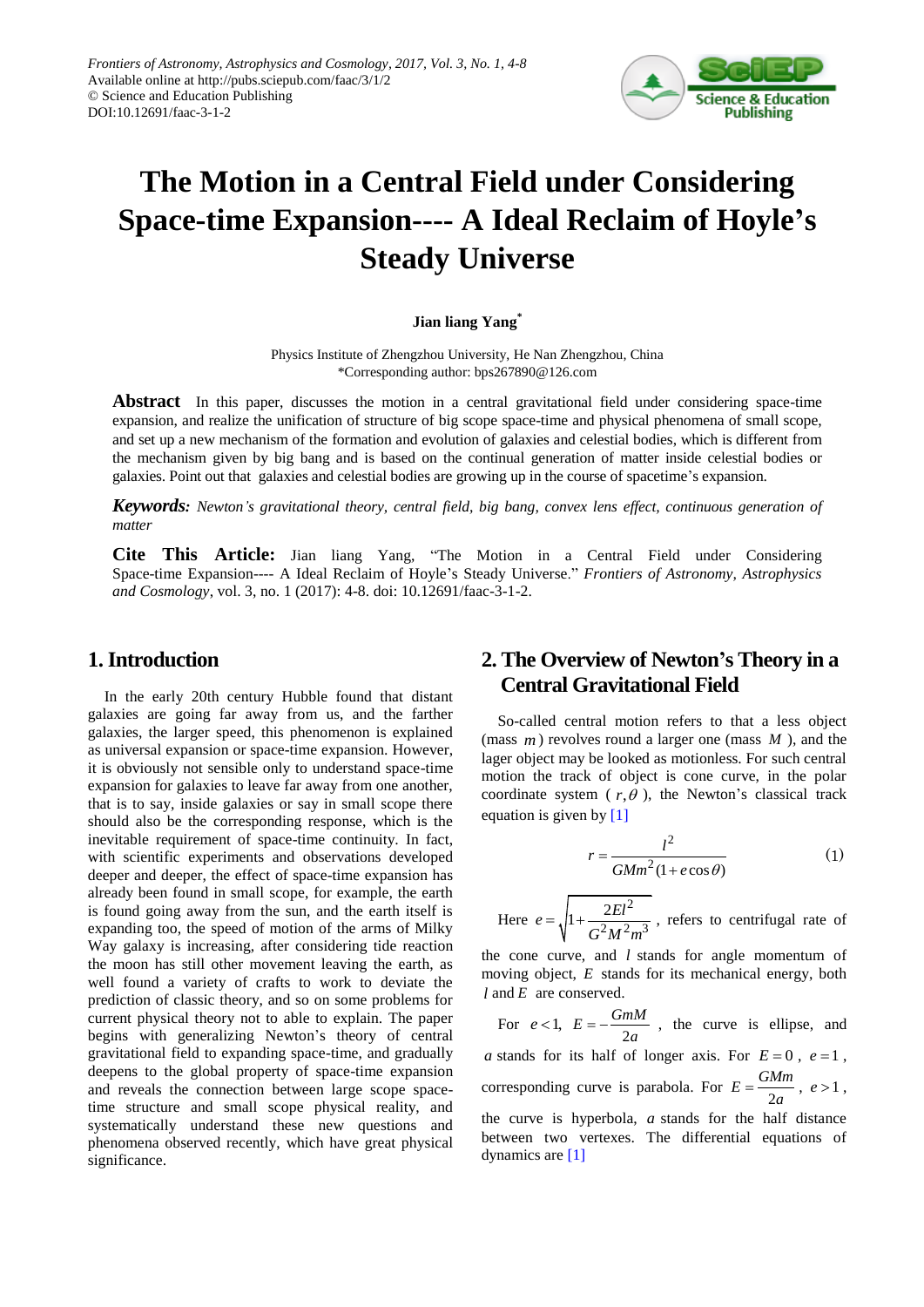$$
\frac{dr}{dt} = \pm \sqrt{\frac{2}{m} \left[ E - V(r) - \frac{l^2}{2mr^2} \right]}
$$
 (2)

$$
\frac{d\theta}{dt} = \frac{l}{mr^2} \tag{3}
$$

Here  $V(r) = -\frac{GMm}{r}$  $=-\frac{6mm}{\sqrt{2}}$  is the potential energy of moving

object. In Newton theory frame both  $m$  and  $M$  are constant. About equation (1), (2) and (3) readers may refer to any textbooks of theoretical mechanics

## **3.Generalize Newton's Theory to the Expanding Space-time**

The paper is a continuation of reference  $\lceil 2 \rceil$  and  $\lceil 3 \rceil$ published previously by present author, and there galaxies and celestial bodies were proven to be bigger and bigger in the course of the expansion of universe, and universal density and pressure are constant all the time, new matter generates continuously inside galaxies or celestial bodies, the mass of any galaxy or celestial body changes with time *t* to meet  $[2,3]$ 

$$
\frac{m(t_1)}{m(t_2)} = \frac{R^3(t_1)}{R^3(t_2)}\tag{4}
$$

which is the result of the connection of genera relativity and cosmological principle. Here  $R(t)$  is the expansion factor of universe, which were already solved in reference [\[2\]](#page-4-1) or [\[3\].](#page-4-2) And equation (4) reflects the connection of locality and whole and describes how the mass of a galaxy or celestial body changes with time, and  $t_1$ ,  $t_2$  belong to two arbitrary moments.

Notice that Newton's theory is the approximation of low speed of general relativity, and general saying, celestial bodies' speed are not very high, therefore the generalization of Newton's theory is just the result of general relativity and the practical significance is apparent.

Now set out to generalize Newton gravitation to expansion space-time. And may as well take ellipse motion for example, Newton classical equation reads [\[1,2,3,4,5\].](#page-4-0)

$$
\frac{4\pi^2 a^3}{T^2} = GM \tag{5}
$$

*T* is the moving period of object, namely the time that object revolves round the center for  $2\pi$  angle, M is the mass of the central body, *a* is the half length of ellipse's long axis.

Now consider the expansion of space-time, namely take *M* for variable with respect to time *t* and meets equation (4), and differentiate equation (5), we attain

$$
\frac{da}{dt} = aH + \frac{2a}{3T}\frac{dT}{dt} \tag{6}
$$

Here  $H = \frac{dR}{Rdt}$ , which is just Hubble constant and shows the speed of universal expansion and is actually a

variable of time, and saying it for constant is based on the fact any galaxy going far away from us to meet the same Hubble law  $v = Hd$ , *d* is the distance of a galaxy from us.

The later term of the left of equation (6) stands for so-called tide effect, which does not matter with universal expansion, the former stands for the result of universe expansion. In fact, as  $a \rightarrow \infty$ , equation (6) must return to the usual Hubble law, this requires  $dT = 0$ , therefore it is reasonable to explain the last term of (6) for tide reaction.

Equation (6) indicates that only considering space-time expansion the points on the elliptic curve are going far away from the center and meet Hubble law, the ellipse becomes bigger and bigger while the speed of moving object increases, however the period  $T$  is invariable and has no thing to do with space-time expansion.

Further generalize the above result to large scope, the global picture of universal expansion turns up: not only the space between galaxies enlarges all the time but also galaxies theirselves enlarge at the same proportion, but the period of revolution or rotation of galaxies or celestial bodies keep invariable. The such situation of universal expansion is similar to we look to the sky at night to use a magnifying glass, all things including the space magnify meanwhile. Thus we say that space-time expansion possess convex lens effect, which is the certain requirement of universal isotropic and is the fundamental mechanism of formation and evolution of galaxies or celestial bodies. Obviously the expansion factor R(t) amounts to magnification.

The convex lens effect requires the radius of any celestial body or galaxy changes with the expansion of universe to meet

$$
\frac{r(t_1)}{r(t_2)} = \frac{R(t_1)}{R(t_2)}\tag{7}
$$

which decides, connected with equation (4), the density of any galaxy or celestial body invariable. And why the period of the rotation of galaxy or celestial body is too invariant like revolution might so understand: any galaxy or celestial body can be divided into innumerable small parts and every part might be looked as a object revolving round the center of galaxy or celestial body.

Astronomical observation shows that in early universe large galaxies existed ever, evidently this fact could not be explained by the theory of conventional big bang, and but indeed does not contradict with the present conclusion.

Now take the earth for example to demonstrate the expansion of celestial bodies. Take today's Hubble expansion of celestial bodies. Take today's Hubble<br>constant  $H_0 = 75 km.s^{-1} Mpc^{-1} = 0.76 \times 10^{-10} / yr$ , the subscript " 0  $,$  represents today, and space-time expansion requires the radius of the earth to increase and to meet  $r \propto R(t)$ , which means  $dr = Hrdt$ , thus in a year today the radius of the earth will increase by  $\Delta r_0 = H_0 r_0 \Delta t$  =0.48mm, here  $\Delta t$  for 1 year, and correspondingly according to equation (4) its mass changes up with time to meet  $dm = 3Hmdt$ , so in a year today the mass of the earth increases  $\Delta m_0 = 3H_0 m_0 \Delta t = 13 \times 10^{14} kg$ , which means vacuum today contributes energy to the earth for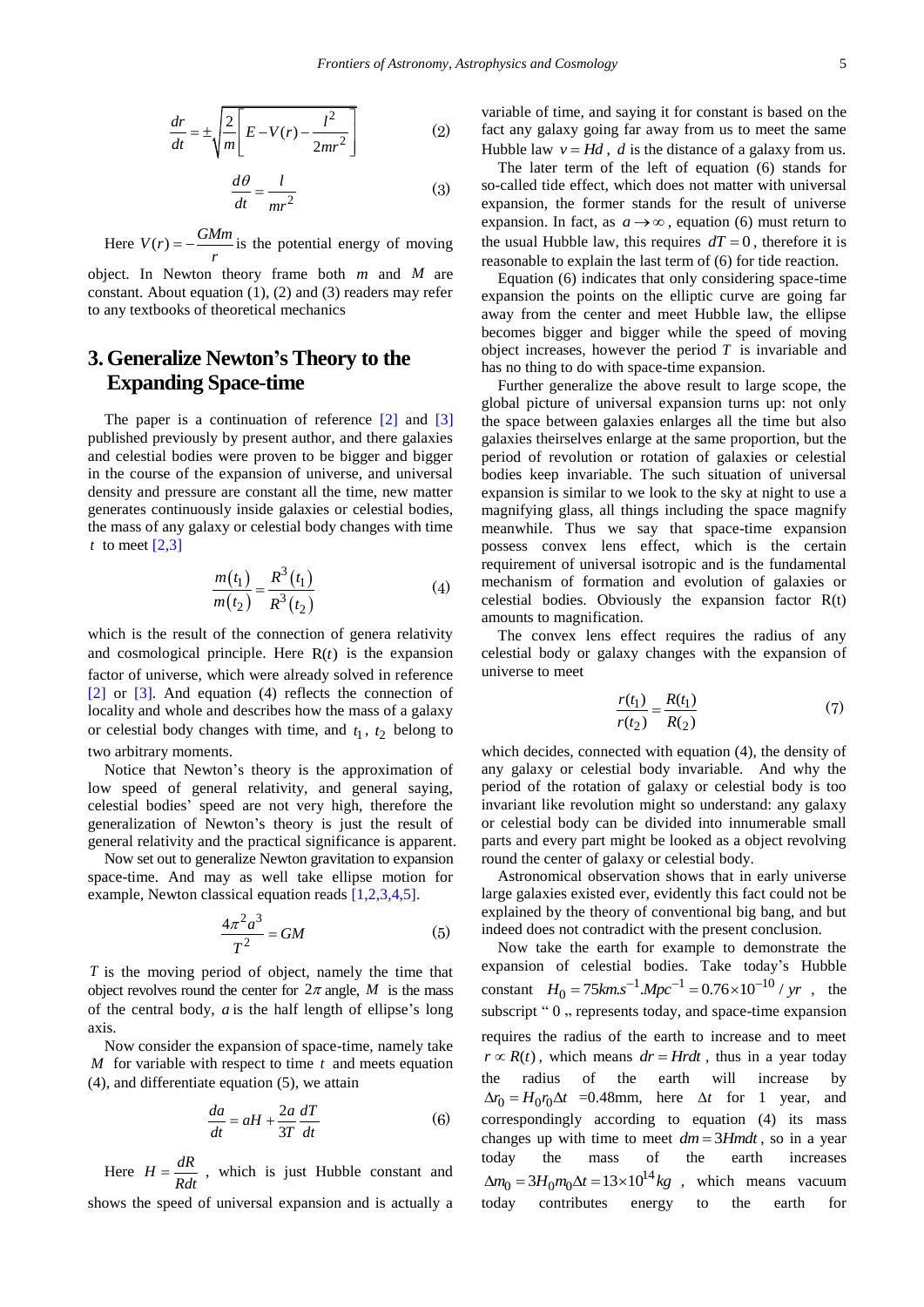$\Delta E_0 = \Delta m_0 c^2 = 11.7 \times 10^{31} J$  a year, obviously it is the remarkable energy that makes the earth inside engender a variety of changes and motions including earthquake and volcano burst, and in reality the break of the crust caused by earthquake is just the performance of the expansion of the earth but not the effect of plate collision, as a whole after the earth evolved long time there should be no relative motion in the interior of the earth, it is merely a imagination for the plates to impact. The expansion of every part of the earth in the same time makes seas enlarge and continents also enlarge, look as if continents are drifting far away. Ever, by means of comparing ancient geographic map with today's one physicists concluded that the earth's radius increases by 0.5mm a year, which is amazingly in accordance with the above result. Ar present, there are already a lot of observed evidences about the expansion of the earth [\[6-13\].](#page-4-3) Besides, the increase of the distance between the earth and the sun is calculated as 11m, and the radium of the sun increases by 0.5m a year.

Because any celestial body's radius changes to meet  $r \propto R(t)$ , referring to equation (4) the density (average) of celestial body is easily proved to be invariable in the course of its expansion. And therefore the gravity acceleration *g* of surface of celestial body gradually increases with their expansion. In fact, the surface's  $g = GM / r^2 = 4\pi G \rho r / 3$ ,  $\rho = const$ , and thus  $dg = Hgdt$ , namely

$$
\frac{g(t_1)}{g(t_2)} = \frac{R(t_1)}{R(t_2)}\tag{8}
$$

Equation (8) verify the fact that modern geological researches found that ancient most animals were larger than today's ones, for example then dragonflies were as large as today's hawks, that is to say gravity acceleration then was less than today's that or they would be collapse by their own weight. And about the mechanism of generation of interior matter inside celestial bodies refer to [\[3\].](#page-4-2) The following discussion neglects the tide's effect for the moment, only take account of space-time expansion

The convex lens effect of space-time expansion requires the angle speed  $\omega = \omega(\theta, t)$  of revolving object round a central body to meet

$$
\omega(\theta, t_1) = \omega(\theta, t_2) \tag{9}
$$

which makes sure its moving period invariable, namely  $dT = 0$ . Referring to equation (1) after considering the effect of space-time expansion the track equation of moving object becomes

$$
r = r(\theta, t) = \frac{l^2}{GMm^2(1 + e\cos\theta)}
$$
(10)

Notice that now  $l$ ,  $m$ ,  $M$  are variables with respect to time  $t$ , that is to say,  $m$ ,  $M$  meet equation (4), and  $l = m\omega r^2$  . Easily prove the centrifugal rate 2  $\frac{2}{1}$   $\frac{2}{3}$  $e = \frac{c}{a} = \sqrt{1 + \frac{2El^2}{G^2 M^2 m}}$  $\epsilon = \frac{c}{\sqrt{1 + \frac{2\epsilon t^2}{c^2}}}$  is invariable ye. In fact, write the half long axis  $a = k_1 R(t)$ , the half short axis  $b = k_2 R(t)$ ,  $k_1, k_2$  are constants [\[5\],](#page-4-4) then we have

$$
e = \frac{c}{a} = \frac{\sqrt{a^2 - b^2}}{a} = \frac{\sqrt{k_1^2 - k_2^2}}{k_1} = \text{constant, which indicates}
$$

the ellipse's figure not to change though it is expanding. However the difference of long axis and short axis is increasing with time because of  $a - b = (k_1 - k_2)R(t)$ .

And if time t takes different parameter values, equation (10) obviously represents a series of concentric ellipses. And from equation (10) we have

$$
\frac{r(\theta, t_1)}{r(\theta, t_2)} = \frac{R(t_1)}{R(t_2)}
$$
(11)

correspondingly the speed  $v = v(\theta, t)$  of moving object meets

$$
\frac{v(\theta, t_1)}{v(\theta, t_2)} = \frac{R(t_1)}{R(t_2)}
$$
(12)

And we see  $\frac{\partial v(\theta, t)}{\partial t} = v(\theta, t)H(t)$  $\frac{\partial v(\theta, t)}{\partial t} = v(\theta, t)H(t)$ , which indicates the

moving object has the tangential acceleration, this is completely the effect of space-time expansion rather than exist real force. This fact demonstrates the recent observation that the speed of the Milky Way arm revolving is becoming faster and faster, which could not be understood by

conventional conception. It is easy to prove equation (12), as follows. Since 
$$
E = -\frac{GMm}{2a} = -\frac{GMm}{r(\theta, t)} + \frac{mv^2(\theta, t)}{2}
$$
, we have

$$
\frac{v^2(\theta, t)}{2} = -GM(\frac{1}{2a} - \frac{1}{r(\theta, t)})
$$

$$
= -Gk_3R^3(t)(\frac{1}{2k_1R(t)} - \frac{1}{k_2R(t)}),
$$

as a result equation (12) holds. Here  $k_1, k_2, k_3$  are three constants. Also we see that some conservation laws including energy conserved law no longer strictly exist, they are merely the approximation in small time or under no considering space-time expansion. So far we say  $(7) \sim$ (12) are qualified enough to describe the motion in a central gravitational field and not only are used to deal with elliptic motion. As for the mechanism of new matter generation inside celestial body, readers might refer to reference [\[3\].](#page-4-2)

Below, through several specific example that decide the speed and position of moving object at arbitrary time interpret their meanings and applications in practice.



Figure 1. sketch map of a moving particle on different ellipses at different time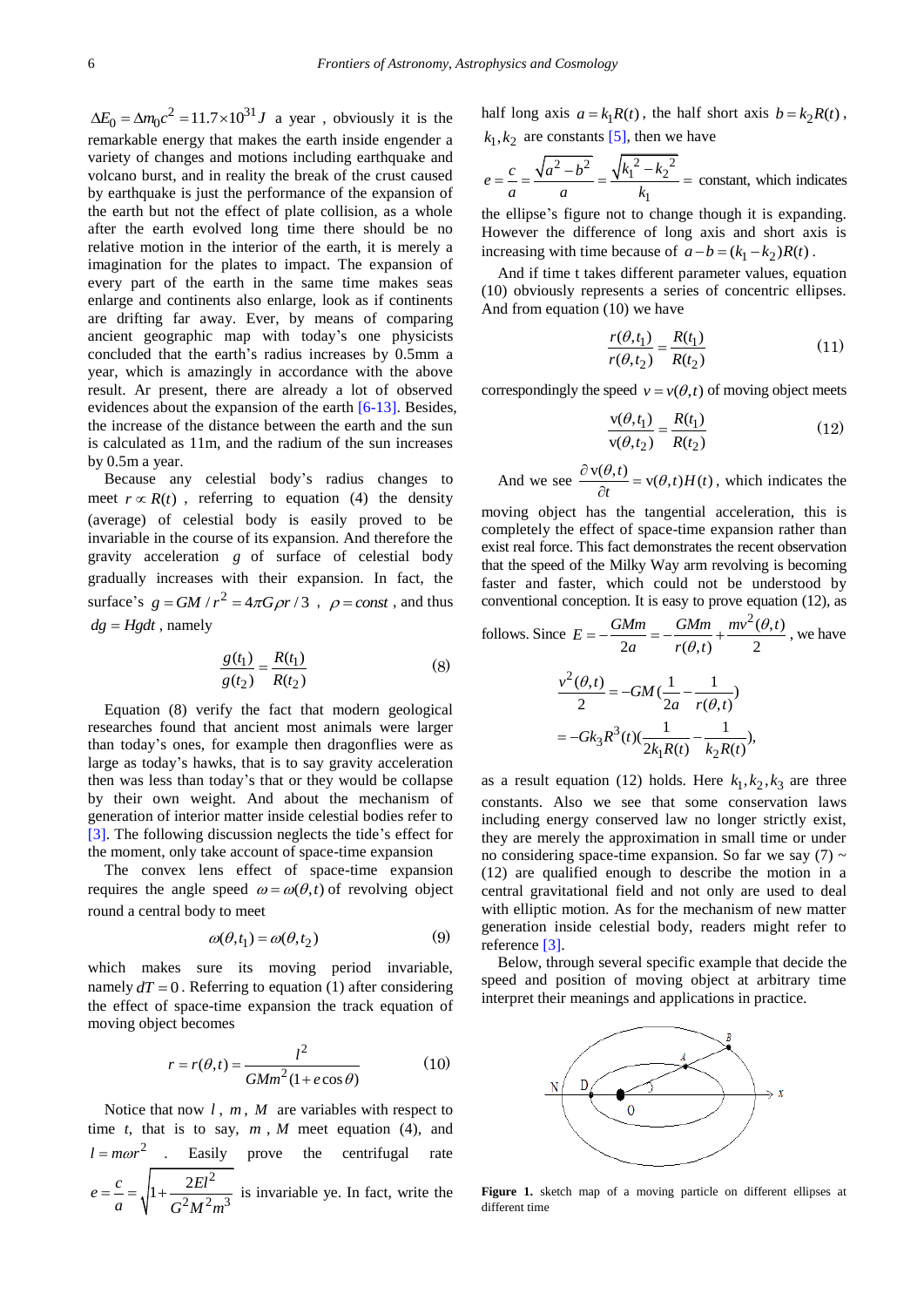**Example 1:** refer to Figure 1. Assume time  $t_1$  object is at point D, speed is  $v_D$ , and if not considering space-time expansion its track is the interior small ellipse , now decide the position and speed of time  $t_2$  under considering the expansion.

Solving: at time  $t_2$  point D arrives at point N to follow Hubble law, the real position of moving object time  $t_2$  is sure on the ellipse that passes point N, may as well think at point B, and join point O (center body position) to point B, then point A is the position that object should arrive at according to classical theory at time  $t_2$ , the speed  $v_A$  is easily solved using classical theory

Since 
$$
ON = OD \frac{R(t_2)}{R(t_1)}
$$
,  $OB = OA \frac{R(t_2)}{R(t_1)}$ , here OD,

*vD* already known.

From equation (2) we have

$$
t_2 - t_1 = \int_{OD}^{OA} \frac{dr}{\sqrt{\frac{2}{m} \left[ E + \frac{GMm}{r} - \frac{l^2}{2mr^2} \right]}} ,
$$

so OA can be solved, notice that here  $M$ ,  $m$ ,  $l$  take the values of time  $t_1$ , and are treated as constant in the course of integral. And according to

$$
\frac{1}{2}mv_D^2 - \frac{GMm}{r_D} = \frac{1}{2}mv_A^2 - \frac{GMm}{r_A},
$$

we can solve  $v_A$ , here  $r_D = OD$ . Finally using 2  $(t<sub>2</sub>)$ 

1  $B = {}^V A \overline{R(t_1)}$  $v_B = v_A \frac{R(t)}{R(t)}$  $= v_A \frac{R(t_2)}{R(t_1)}$ , we can decide the real speed  $v_B$  of time  $t_2$ .

**Example 2**. Vertically upward projectile motion. Refer to figure 2, assume a object is thrown up straightly at time  $t_1$ and speed  $v_1$  from the ground, try to decide the speed and position at time  $t_2$ .

Solving: once considering space-time expansion, the real position that object arrive at is point  $B'$  but not point B which the object should arrive at according to classical theory at time  $t_2$ .

According to classical method we have  $v_B = v_1 - gt_2$ ,

$$
r_B = v_1 t_2 - \frac{1}{2} g t_2^2
$$
, so the real position  $r_2$  and speed  $v_2$   

$$
r_B R(t_2)
$$

are given by 
$$
r_2 = \frac{r_B R(t_2)}{R(t_1)}
$$
,  $v_2 = v_B \frac{R(t_2)}{R(t_1)}$ 

**Figure 2.** Sketch map of motion orbit of a particle in expanding spacetime

This results show that the real position and speed are higher than that of the prediction of classical theory, and the real speed to return to the ground is bigger than the its initial thrown speed, this is also beyond the prediction of classical theory.

**Example 3**. Investigate the change of distance of perigee or apogee of moon owe to space-time expansion, and by the way estimate afresh the change rate of rotation period of the earth.

Solving: today, the distance of perigee of the moon is  $d_1 = 36.3 \times 10^4$  km, and according to Hubble law in a year the distance increases by  $\Delta d_1 = H_0 d_1 \Delta t = 27.588$  mm, here  $\Delta t$  takes 1 year, and on the other hand, the distance of apogee is  $d_2 = 40.6 \times 10^4 km$ , for alike reason the distance of apogee increases in a year by  $\Delta d_2 = H_0 d_2 \Delta t = 30.85$ mm, thus the increase of the difference of distances of apogee and perigee owe to space-time expansion is  $\Delta d_2 - \Delta d_1 = 3.27$  mm a year, correspondingly the half long axis increases by  $\frac{2 + \Delta d_2}{2} = 29.21$  $\frac{\Delta d_2 + \Delta d_2}{\Delta d_2} = 29.21$  *mm*, and the current observational result is 3.8cm [\[14\],](#page-4-5) which means tide make the half long axis increase only 0.88cm a year today, this conclusion is reasonable. If attribute entirely the change of 3.8cm to tide, through careful calculation James Williams found the change of eccentricity of lunar orbit 3 times bigger than

Now calculate the change of rotation period of the earth. First remember that space-time does not change rotation or revolution periods of celestial bodies or galaxies and only tide make the change.

observation [\[15\].](#page-4-6) Notice that space-time expansion does

not change the eccentricity.

The half long axis is  $a = \frac{d_2 + d_2}{2} = 38.4 \times 10^4 \text{ km}$ . the moon recedes from the earth a year  $\Delta a = 3.8$ *cm* observed, the period of the moon revolution  $T = 27$  days, and using equation (6) the decrease of the period a year today is  $3T(\Delta a - H_0 a \Delta t)$ 2  $\Delta T = \frac{3T(\Delta a - H_0 a \Delta t)}{2a}$  =0.000081s. On the other hand, tide makes the moon go far away from the earth  $\Delta a' = \Delta a - H_0 a \Delta t = 0.88$ cm a year, so the increase of the angle momentum of the moon's revolution, caused by the tide, is given by  $\Delta l = \frac{1}{2} \sqrt{\frac{GM_e m^2_m}{a}} \Delta a'$ , and the decrease of ang e momentum of the earth's rotation owe to tide for l  $\frac{M_e r_e^2}{2} \Delta T$  $l' = \frac{0.66 \pi M_e r_e^2}{r^2} \Delta T$  $\Delta l' = \frac{0.66 \pi M_e r_e^2}{2} \Delta T$ , here T is the period of the earth's

*T* rotation today,  $r_e$  stands for the radius of the earth today for 6400km, according to angle momentum conserved law

we have  $\Delta l = \Delta l$ , so work out  $\Delta T = 5.4 \times 10^{-11}$  s.

The above result show that the influence of the tide is quite small and may be neglected generally saying, spacetime expansion is the main dynamic for universe to evolve. Obviously it is a big mistake for people to think such common movement far away from a center caused by the tide, in reality only when the scale of celestial body is not